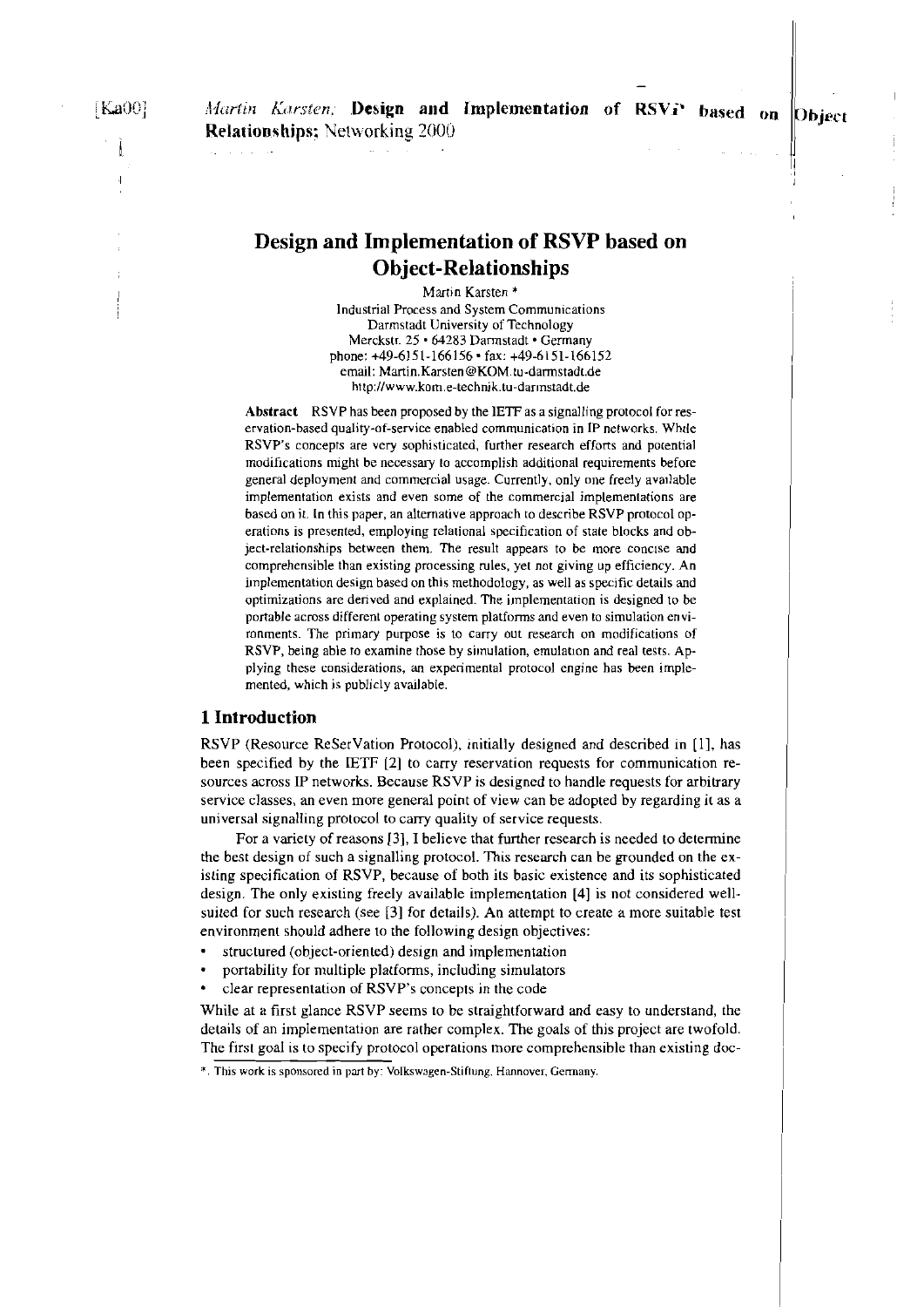umentarion does. The second goal is 10 create and publish an experimental platform which allows researchers to test and examine modificaiions wiih reasonahle effort. The context and initial motivation of this implementation project are in the areas of charging for QoS in network communication *[5,6.7]* and interoperability of heterogeneous QoS architectures [8,9].

The rest of this paper is organized as follows. In ihe next secrion, a brief overview of RSVP is given, adopting the terminology of **[2].** A specification of RSVP niessage processing, based on object-relationships, is presented in Section 3. In Section 4, an appropriate Software design approach is derived from this specification. The current status of the implementation with respect to the RSVP specification is described in Section *5.* Section *6* concludes the paper with a Summary and an outlook on further work items. Note that this paper is shortened in order to accomplish the space limitation for its publication here. A more detailed version is available as **[3].** 

#### **2 RSVP Overview**

RSVP is designed to carry reservation requests for packet-based, stateless network protocols such as IP (Intemet Protocol). In essence, it is aimed at combining the robustness of connectionless network technology wiih flow-based reservations by following a socalled *soft state* approach. State is created to manage routing information and reservation requests, but it times out automatically, if it is not refreshed periodically. In the RSVP model, senders inform RSVP-capable routers and receivers about the possibility for reservation-based communication by advertising their services via PATH messages. These messages carry the sender's *traffic specification* (TSpec) and follow exactly the Same path towards rcceivers as data packets, establishtng soft state in routers. Receivers initiate reservations hy replying with RESV messages. They contain a TSpec and a *reservation specification* (RSpec) and also establish soft state representing the reservation. RESV messages are transmitted hop-by-hop and follow exactly the reverse path that is fomed by PATH messages.

RSVP treats reservation requests (e.g. TSpec and RSpec) as opaque data and hands them to complementary local modules, which are able to process them appropriately. Being tuned to support large multicast groups, RSVP uses logic from these modules to nierge reservation requests that share parts of the transmission path. Merging takes place at outgoing interfaces by merging requests from different next hops that can be satisfied by a single reservation ai the same interface. As well, reservation requests thai are transmitted towards a common previous hop are candidates for merging. The amouni of merging possible is determined by the filter style, which is requested by receivers. For shared filter style, all reservations for the same interface and all reservations towards ihe same previous hops are merged, respectively. When distinct filter style is requested, only reservations that specify the Same sender are being merged. Furthermore, filter styles are classified by whether applicable senders are wildcarded or listed explicitly. The (potentially empty) list of senders is called *FilterSpec.* The following filter styles are currently defined:

- FF (fixed filter): single sender, distinct reservation
- SE (shared explicit): multiple senders, shared reservation
- WF (wildcard filter): all senders, shared reservation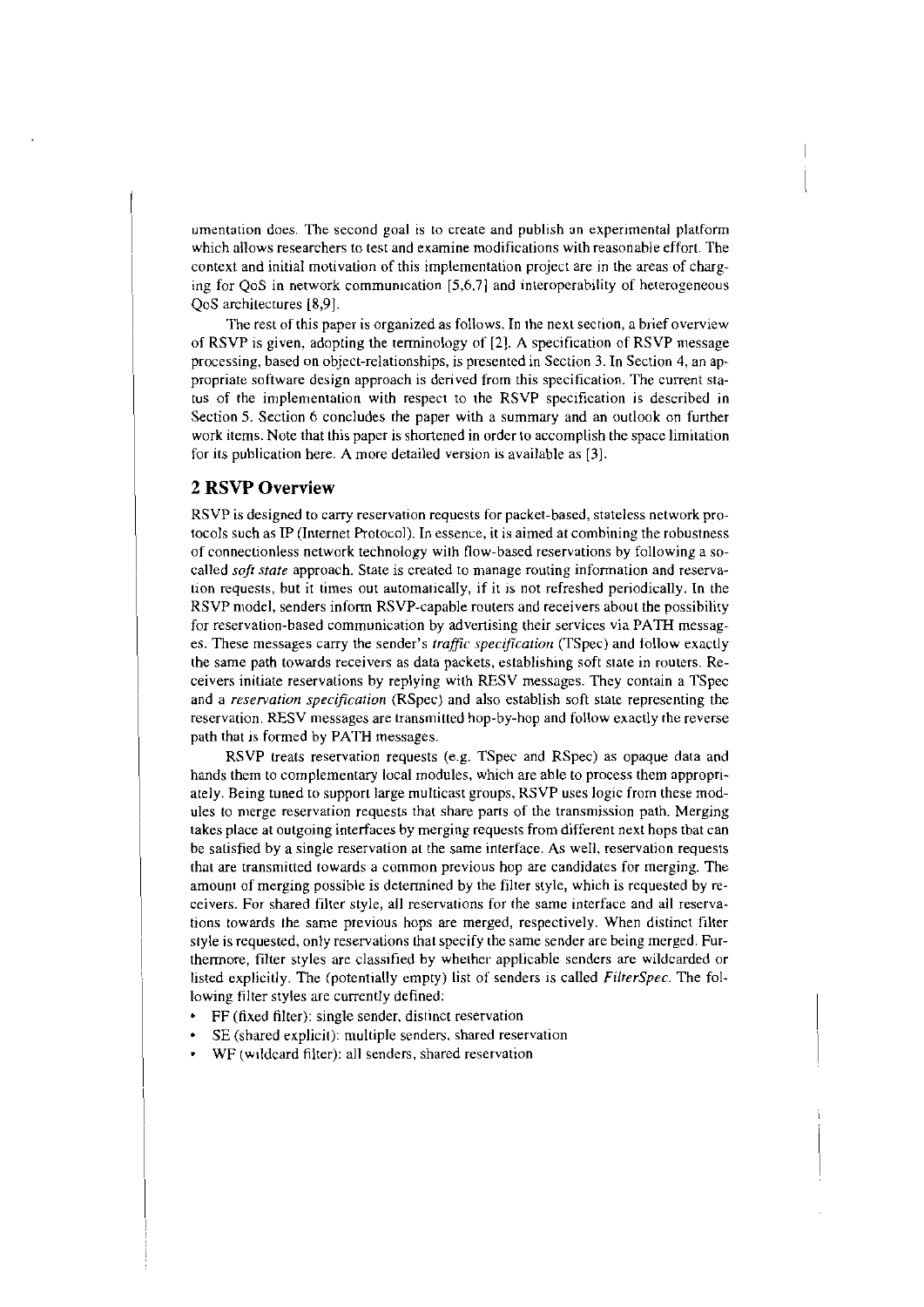All these filter styles are mutually exclusive and a session's filter style is determined from the first arriving RESV message. The combination of TSpec and RSpec is called *j'iow specificatioo* (FlowSpec). The combination of FlowSpec and FilterSpec is referred to as *flow descriptor*.

#### **3 Specification of RSVP Message Processing**

In this section, a specification of RSVP message processing is presented, based on relational design and object-relationships between state blocks. A rigorous approach for modelling RSVP would begin by representing state information as relations and identifying functional dependencies between them. Then, well-known normalisation algorithms could be applied to create the highest possible normal form and message processing could be expressed using relational algebra. Intuitively, this is often done to some extent by software designers and programmers.

In this work, while not following the strict method, state information is explicitly modelled as relations which in turn are considered as state blocks to create object-relationships between them. The initial relational model is deduced from the relevant standardization documents [2,10,1 I] and personal reasoning about the protocol. Additionally, experiences made during design and implementation of the software have been a source of insight into protocol operations. We omit the details of relational representation here for reasons of brevity and refer to [3].

A significant part of RSVP message processing consists of finding appropriate state blocks for certain operations. For normal implementation (i.e. without using a relational database). state blocks and object-relationships are considered to be more expressive and efficient than directly implementing the relational model. The relationships between objects are explicitly stored when knowledge is available, instead of recalculating them through relational rules whenever they are needed. The algorithmic description in [10,11] exhibits a relational style, but without being rigorous. Opposite to that approach, the processing mles in this paper are based on object-relationships between state blocks. A subset of state blocks is similar to those dcscribed in [10,11], but semantics and lifetime are occasionally modified. Additional relations are designed to express useful state information. Eventually, these are represented as state block objects as well, to efficiently accomplish certain operations.

#### **3.1 State Blocks and Relationships**

From the initial rela. tions, corresponding state block objects and state block relationships are deduced. Although this is not done rigor- n n n **n**  ously (i.e. by using normalisation algorithms),<br>certain optimizations optimizations dundancy of informa



are possible to avoid re-<br>Figure 1: Entity-Relationship Diagram for State Blocks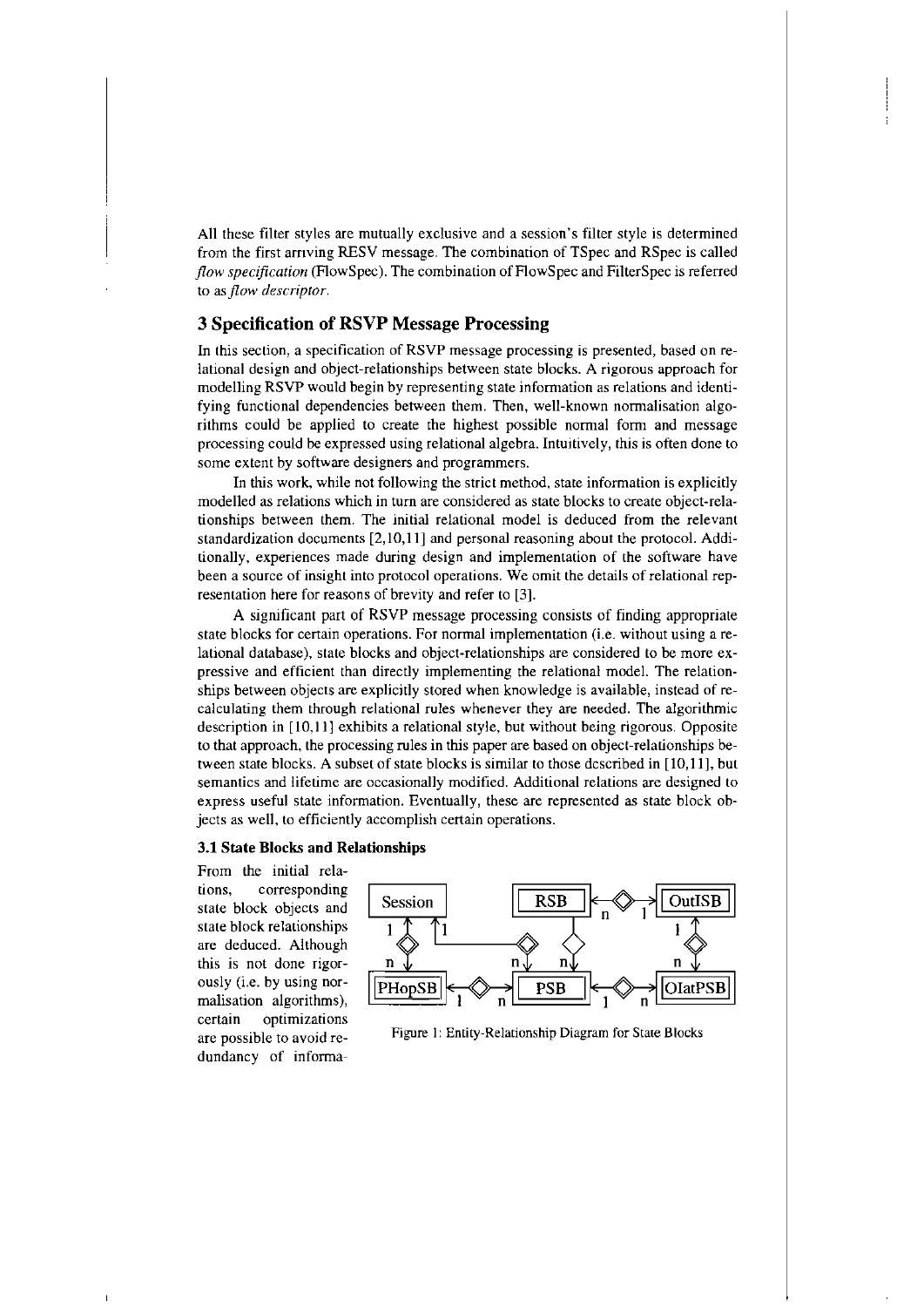tion and suit an efficient implementation. The result can be expressed as an Entity-Relationship Model (ER-Model) and is shown as diagram in Figure 1.

#### 3.1.1 State Blocks

Session For each RSVP session, the Session state block bundles all relevant information and the session's destination address and port is saved there. Relationships are kept to those state blocks that are needed to fully access all information. All Session objects are bound to a single RSVP object, representing an RSVP router.

Path State Block (PSB) A PSB holds all relevant information from a PATH message, i.e., the sender's address and traffic specification, routing information, etc.

**Reservation State Block (RSB)** An RSB represents a reservation requested from a next hop, particularly by holding the reservation specification, i.e., the FlowSpec, which determines the amount of resources that are requested, depending on the service class. It identified by its owning OutISB and the next hop's address.

Outgoing Interface State Block (OutISB) This state block represents the merged reservations from multiple RSBs applying at a certain outgoing interface. It is roughly comparable to the TCSB in [10,1 I]. However, different from those processing rules, the TCSB is split into a general (OutISB) and a specific part. The nature of the specific part depends on the particular traffic control implementation, which in turn depends on the corresponding link layer mcdium behind the interface [2,12,8]. An instance of OutISB is constructed immediately upon creation of the first contributing RSB.

Outgoing Interface at PSB (OIatPSB) For each outgoing interface that is part of the routing result for a PATH message, an instance of OIatPSB is created. **A** rrlationship to an OutISB object expresses that an actual reservation is active at this interface. The introduction of this state block allows to split the N:M relationship between PSB and OutISB into two l:N relationships, which simplifies implementation.

Previous Hop State Block (PHopSB) The concept of an explicit PHopSB is new to an RSVP description. I< is used to hold information about reservations that are merged at a certain incoming interface towards a previous hop, as well as the resulting reservation request that is sent to this hop. **A** PHopSB is identified by the prrvious hop's IP address and the incoming interface, at which traffic from this hop arrives for the destination address of a session. Again. an object is creaied as soon as the first PATH message arrives from a certain previous hop.

In the rest of the Paper, the terms **srare hlock** and **srare hlock ohjecr** are used synonymously. In Figure 1; all entities except Session are weak entities. i.e., they cannot uniquely be identified without the respective session key. Funhermore. OutISB is indirectly identified through an OlatPSB ai any of the PSBs it applies to, although the cardinality ratio implies ihe opposiie direciion. In RSB there is no information about the outgoing interface stored and the lisi of senders is not used for identification. Thereby, it is a weak entity depending on the key of OuilSB. For both RSB and OutlSB, instead of storing the set of applicable senders, a relationship to PSB is maintained (indirectly in case of OutlSB). The cardinality ratio of each rclationship is shown in rhe diagram in Figure 1.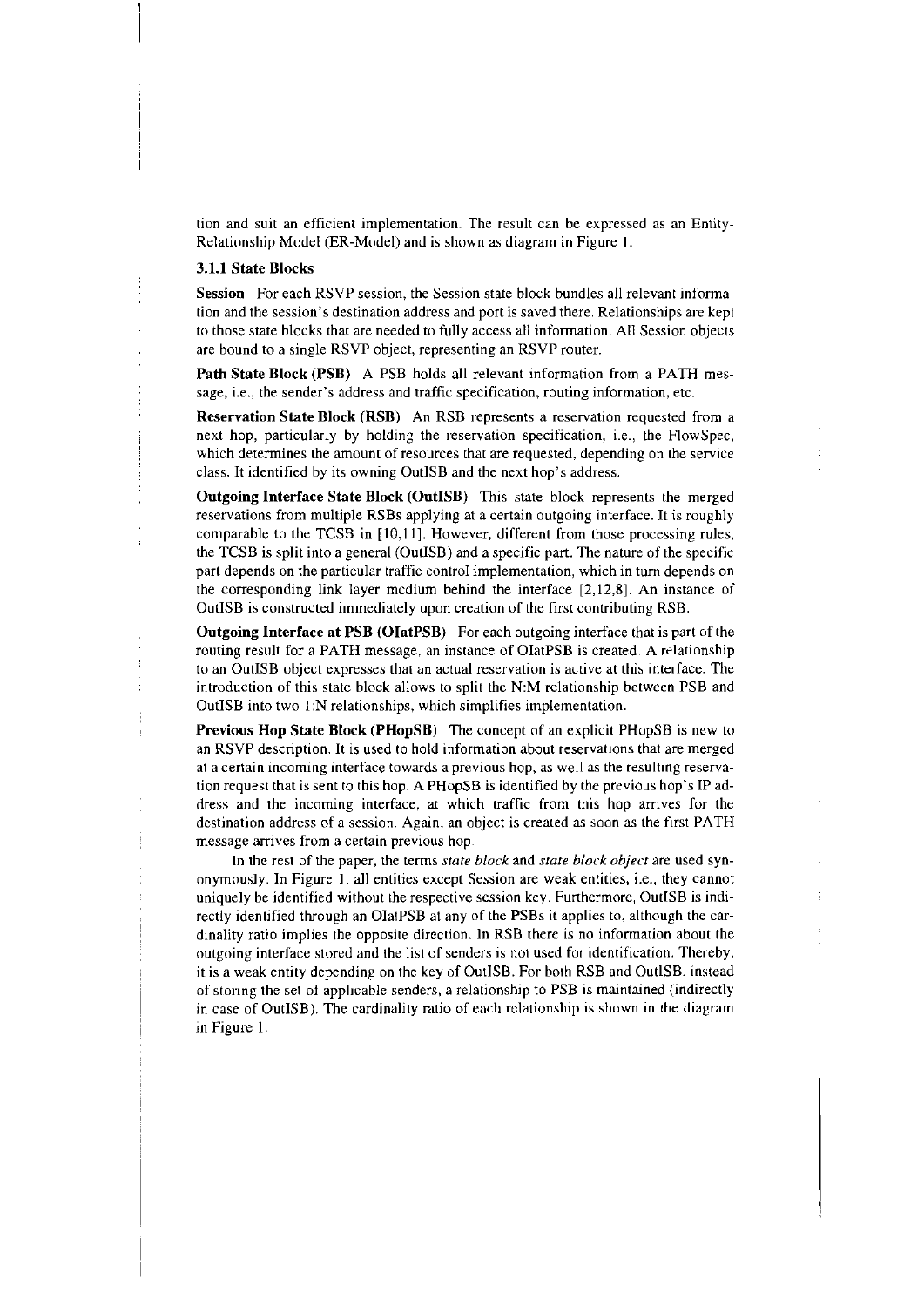#### 3.1.2 Relationships

Each relaiionship is presented. including the necessary key to traverse it, if it is a multiobjeci relationship. The respective keys applying to these relaiionships are often smaller than the full key of each state block. This is due to inherent identification through the relationships. However, the implementation of this model is done by directly storing the relationships. Furthermore, all Session objects are bundled into a global container. This could be considered as a special relationship to a unique object representing the RSVP router.

Session  $\leftarrow \rightarrow PSB$  key for PSB: Sender, Incoming Interface and Previous Hop (1) In a PSB object, infomation about incoming interface and previous hop are not stored direcily, instead this information can be exiracted from the corresponding PHopSB (see Relationship (7) below). Relationship (7) below).<br>Session  $\leftarrow \rightarrow P$ HopSB key for PHopSB: Incoming Interface and Previous Hop (2)

Session  $\leftarrow \rightarrow P$  **PHopSB** key for PHopSB: Incoming Interface and Previous Hop (2)<br> **OutISB**  $\leftarrow \rightarrow RSB$  **RSB** key for RSB: Next Hop (3)

Each OutISB is related to those RSBs that aremerged together at an outgoing interface. Because an RSB only contributes to one specific OutlSB, pattitioning the sei of RSBs along their OutlSBs creates a complete and disjunct decomposition of all RSBs. Therefore, a relation between Session and RSB is not necessary to access RSBs from a Session object.

#### $\text{RSB} \longrightarrow \longrightarrow \text{PSB}$  key for PSB: Sender (4)

A reservation applies to a set of senders, either by explicit selection (SE or FF filter style) or implicit association **(WF** filter style). Instead of storing a list of alI sender addresses. a relationship to the respective PSBs is maintained from the RSB

### **OIatPSB**  $\leftarrow$   $\Diamond \rightarrow$  **PSB** key for OIatPSB: Outgoing Interface (5)

A merged reservation, installed at an outgoing interface, applies to a set of senders. As with RSBs, this is expressed by storing relationships to the respective OIatPSBs, instead of their address/port pairs.

#### **OIatPSB**  $\leftarrow \rightarrow$  **OutISB** key for OIatPSB: Sender (6)

This relationship expresses the reservation at a certain outgoing interface that is applied to traffic from a sender.

#### **PHopSB**  $\leftarrow \rightarrow \rightarrow$  **PSB** key for PSB: Sender (7)

Each PSB is logically connected to ihc PHopSB representing its previous hop. This relationship is mainly used when reservation requests are created for previous hops. Information from the PHopSB (hop address and incoming interface) is used to distinguish PSB objects (see Relationship **(1)** and Path State reIation).

#### 3.2 Operations

In this section, the core operations of the RSVP protocoI engine are explained with respect to the relationships between state blocks. The presentation is divided into 4 parts, which together form the central RSVP operations:

State Maintenance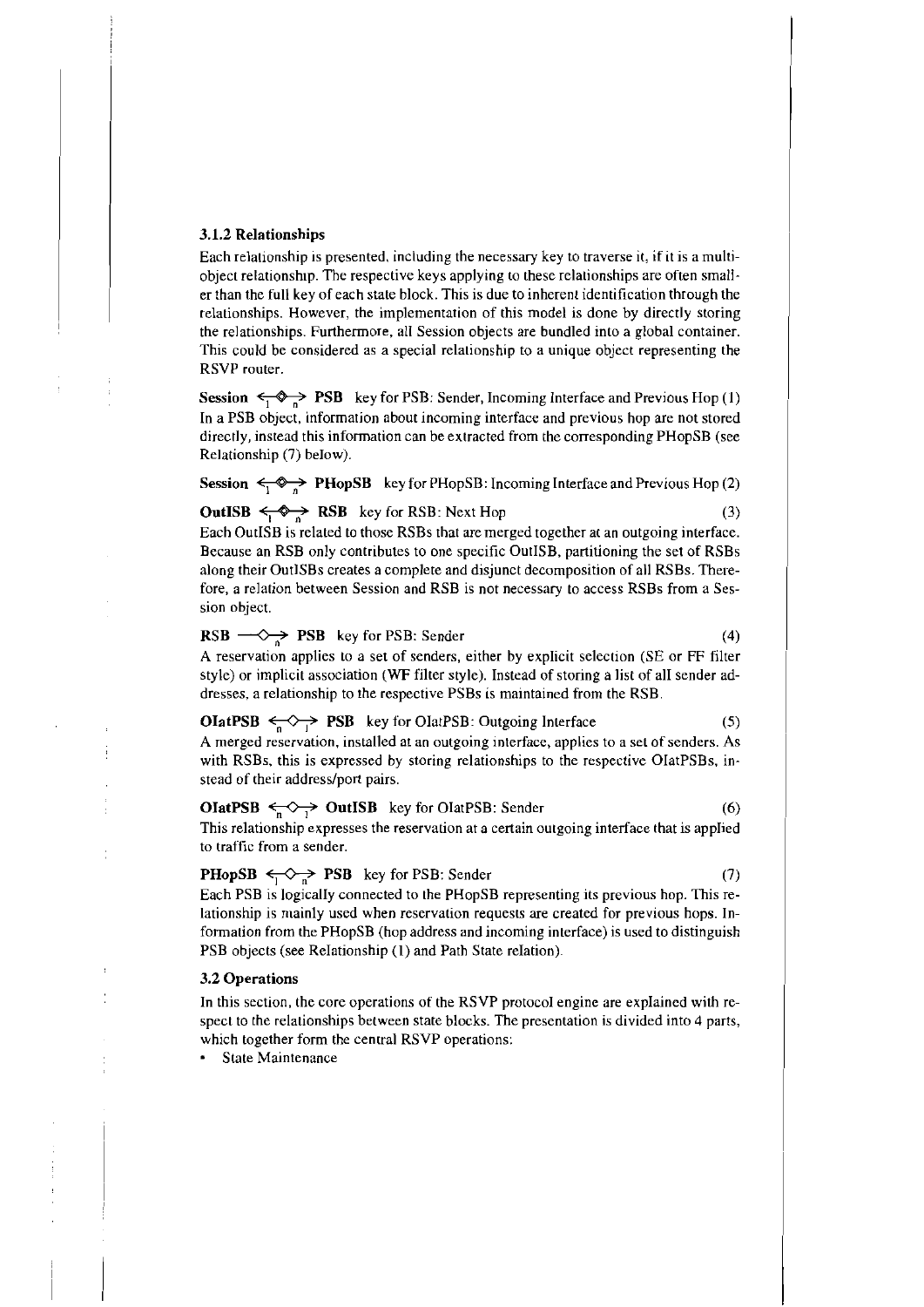- Outgoing Interface Merging
- Incoming Interface Merging
- Timeout Processing

In general, if a message or timeout triggers a modification of internal state, all relationships are updated immediately during State Maintenance or Timeout Proccssing, except the ielationship between PSB and OutISB. For Outgoing Interface Merging, the "old" state of this relationship has to be available to appropriately modify the filter setting at the underlying traffic control module. Aftenvards, this relationship is updated, as well. If the contents of an RSB change. Outgoing Interface Merging is invoked. If during Outgoing Interface Merging, the contents of an OutISB are changed, Incoming Interface Merging is triggered. Only if the resulting reservation request (stored in PHopSB) changes, a new RESV message is created and sent to the previous hop.

The basic claim of this work is that maintaining relationships imposes no signifi-Cant additional overhead during analysing an incoming message and updating state from it. However, when it comes to merging reservations and timeout processing, existing relationships can be used instead of recomputing them every time, especially under stable condirions. In this section, only the basic operations are described. Whenever the term *interjace* is used in the following subsecrions, it might also denote the API (application programming interface). Again, additional details about message pre- and post-processing can be found in [2,10,11].

#### **3.2.1 State Maintenance**

Arriving RSVP messages are decomposed into components and processed depending on the type of message. During processing, appropriate state blocks have to be located, created andlor modified. In the following, **a** pseudo-algorithmic description of the processing rules are given for each message type. Although it is not mentioned explicitly for most of the message types, usually the appropriate Session object has to be determined first.

**PATH** Find a Session and check for conflicting destination ports. If no Session exists, create one. Find a PSB for this sender through Relationship (1) and check for conflicting source ports. If none exisls, create a new PSB. When creating a PSB object, create the relationship to the corresponding Session object. If the PSB is new and no appropriate PHopSB can be found, create a new PHopSB. Set a relationship between PSB and PHopSB. If the session address is multicast and the incoming interface differs from the routing lookup result, mark this PSB as local to an API session. Update all information in the PSB and in case of relevant changes, trigger an immediate generation of a PATH message and potentially invoke Outgoing Interface Merging (Section 32.2).

RESV Process each flow descriptor separately, i.e., each pair of FilterSpec and FlowSpec. Find or create an appropriate OutISB through Relationship *(5)* and (6) and find or create an RSB using Relationship **(3).** When creating new objccrs, set the corresponding relationships. Match (i.e. consider the intersection) the filter specification (in case of **FE'** or SE) or the address list determining the scope (WF) against all existing PSBs that route to the outgoing interface through Relationship (I). Update the RSB and invoke Outgoing lnterface Merging, if relevant content has changed, e.g., FilierSpec or FlowSpec.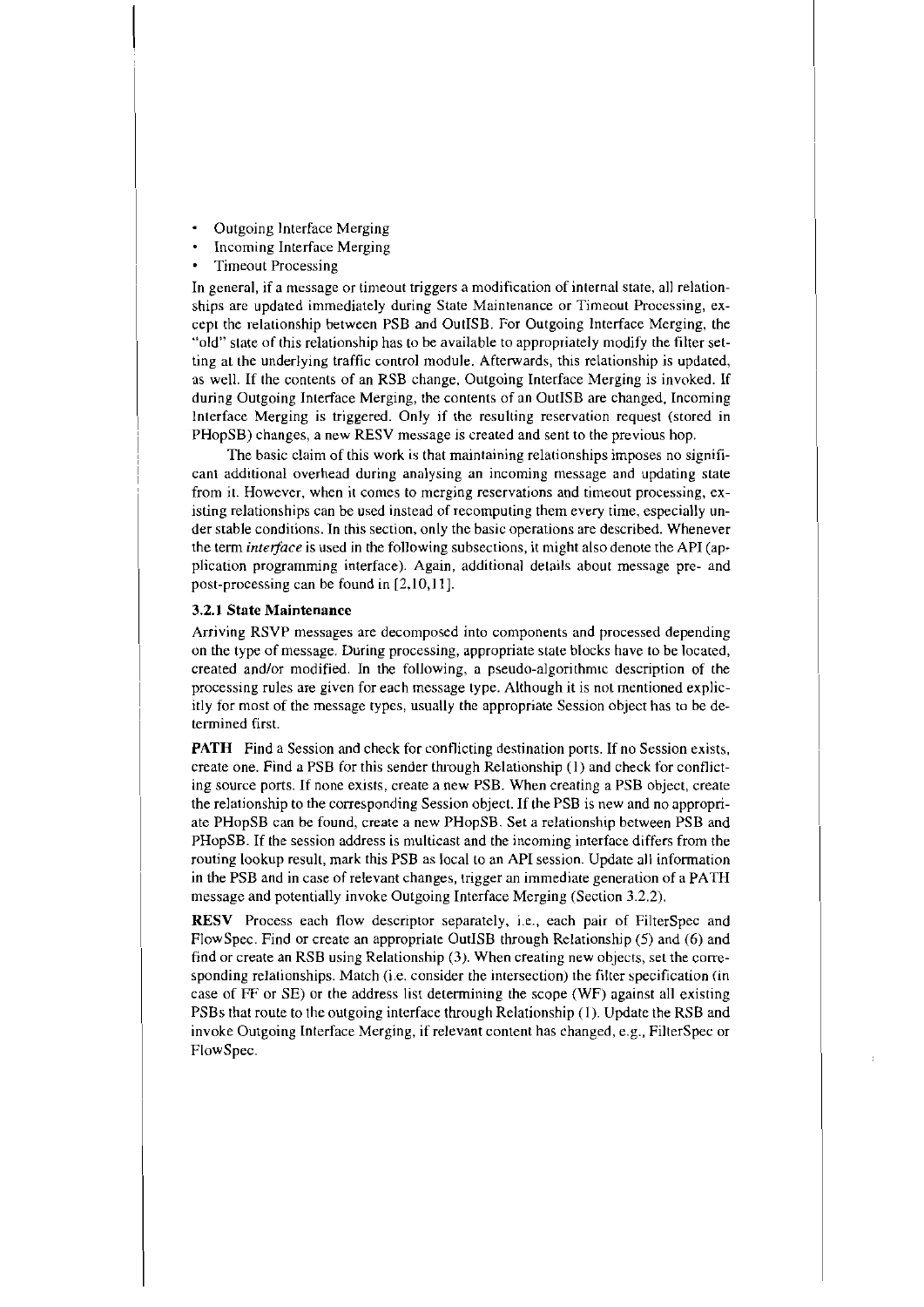PTEAR Find a PSB through Relationship (1). If found, forward the message to the PSB's outgoing interfaces, remove the PSB, clear its relationships and invoke Outgoing Interface Merging.

RTEAR Process each flow descriptor separately. Find an RSB through Relationship (5) and (6) and Relationship (3). If found, remove the filters that are listed in the message and invoke Ouigoing lnterface Merging. If the RSB's filter list is empty. remove the RSB and clear its relationship to OutISB.

PERR Find a PSB through Relationship (1). If found, forward the message through the PSB's incoming interface.

RERR Find a PHopSB for the previous hop address from the message. If found and the error code indicates an admission control failure, sei a blockade FlowSpec at those PSBs from the PHopSB that match a filter from the message. Find all OutISBs that match a filter from the message and do not belong to the incoming interface. Forward the message to all RSBs that have a relationship to these OutISBs. In case of admission control failure, forward the message to only those RSBs that do not have a FlowSpec strictly smaller than that of the message.

RCONF Forward the message to the outgoing interface that results from a routing lookup for the message's destination address.

#### **3.2.2** Outgoing Interface Merging

During the merge operation at an outgoing interface, all applicable PSBs and RSBs have to be collected io access their TSpecs and FlowSpecs. Precise operation depends on the nature of the underlying link layer and appropriate algorithmic descriptions can be found for point-10-point or broadcast media in [10,11] and for non-broadcast multiaccess media (e.g. **ATM)** in [13,12,8]. Outgoing Interface Merging operaies on a certain OutISB. Relationships to those PSBs that are relevant and route 10 this interface as well as RSBs that contribute to the merged reservation state are known and can be traversed directly. instead of recomputing them. Therefore, no Special (filter style dependent) rules have to be given on how to find those state blocks, but instead only rules to process them appropriately are necessary. The result is stored in the OutISB and, if the merged FlowSpec or the FilterSpec has changed, the appropriate PSBs and PHopSBs (accessible through Relationship (S), (6) and (7)) are marked for Incoming Interface Merging. Certain policing flags have to be passed to traffic control, which can be derived from accessible infonnation, as welI. To detemine whether this reservation is merged with any other reservation that is not less or equal, the LUB (least upper bound) of all merged FlowSpecs from all OutISBs (at different interfaces) for all PSBs can be calculated by traversing Relationship (5) and (6). If afterwards the OutISB's filter list is empty (which must coincide with having no relations to RSBs), remove the OutISB and cIear its relationship to Session.

#### **3.2.3** Incoming Interface Merging

After a single or multiple (in case of RESV message processing) invocations of Outgoing Interface Merging, all PHopSBs that are marked for update are subject to Incoming Interface Merging. During this sequence. it is again possible to traverse relationships, instead of collecting state blocks. The details of this merging operation depend on the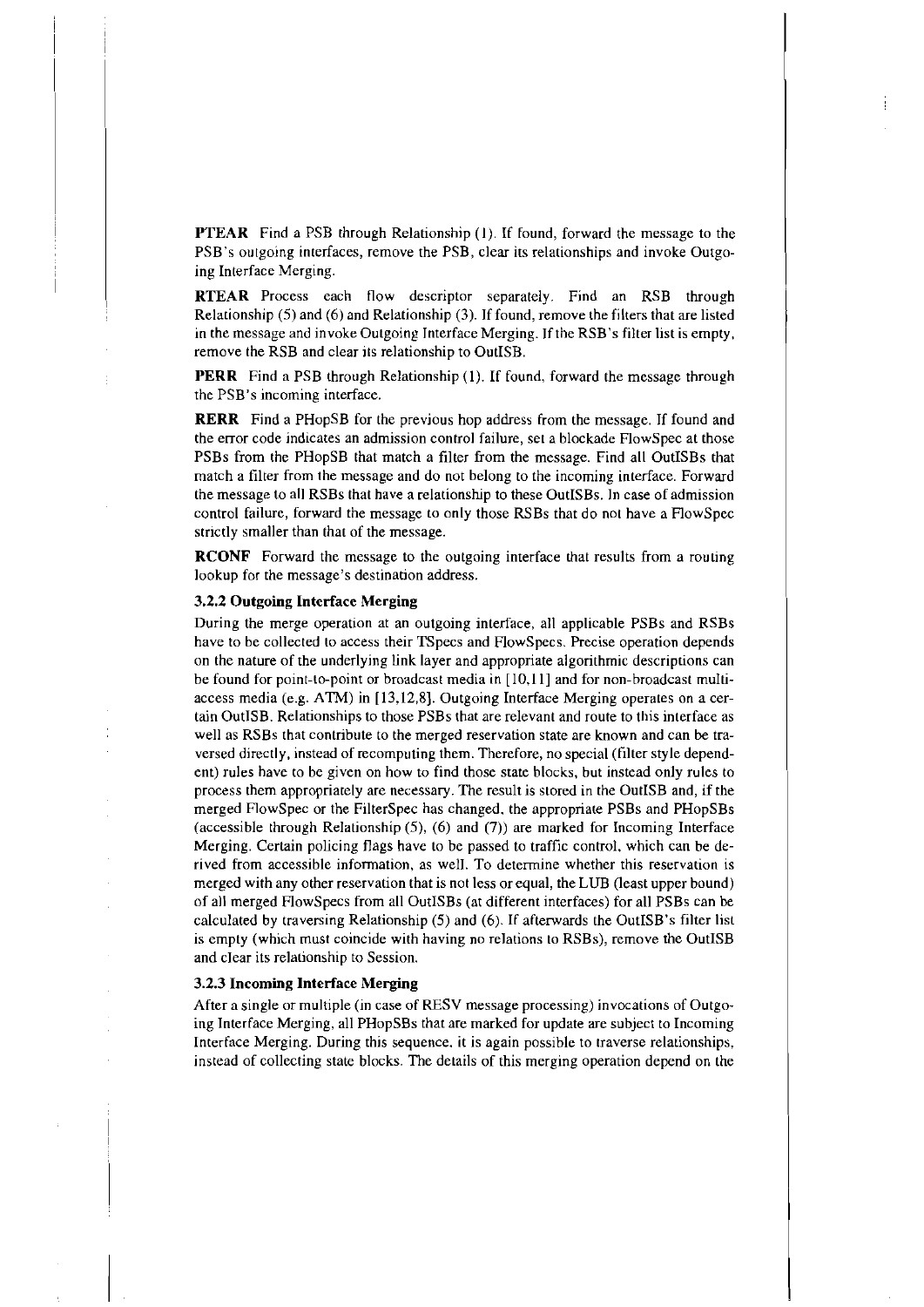filter style for the session. In case of distinct reservations (FF), each PSB that relates to the PHopSB is considered separately. All OutlSBs accessible through this PSB are merged and a flow descriptor is created, containing the PSB's sender address and the merged FlowSpec. For shared reservations, all OutlSBs having a relationship to any of the PSBs are merged and the resulting flow descriptor contains the Set of all sender addresses and the Single merged FlowSpec.

#### **3.2.4** Timeout Processing

According to the soft state paradigm, each state block is associated with a timer and deleted upon timeout. Periodic refresh messages restart the timer. Timers are directly connected to the object they apply to and the actions resulting from a timeout are similar to those when receiving a PTEAR or RTEAR message. The only difference is that the respective PTEAR/RTEAR message has to be created instead of just forwarding it.

#### **4 Software Design**

Given the objectives of the project, these goals have been set for an implementation:

- Message handling (creation/interpretation) should be clear, simple and extensible.
- Message processing should be clear and comprehensible, yet efficient.
- The implementation should be portable, but also nicely integrate with system level interfaces.

The design that has been chosen is a hybrid form of object orientation and procedural design. Object orientation does not seem tobe fully appropriate for implementing state machines like network protocol engines, however, many aspects of an implementation can benefit from data encapsulation, inheritance and polymorphism.  $C_{++}$  has been selected as the programniing language of choice to implement such a hybrid design under the given objectives. In the following, identifiers stemming from the implementation areprinted in italic, when they are introduced. Figure **2** gives an overview of the design.

In this picture, the main components, which together form the contents of a global RSVP object, are shown. An RSVP object represents an RSVP-capable router and interacts through abstract interfaces with system-dependent Services like routing, network VO. traffic control and others. MuItiple *Session* objects exist, repre-RSVP sessions. A number encapsulate phy sical and virtual interfaces of the un-



Figure 2: Design of RSVP Implementation (Overview)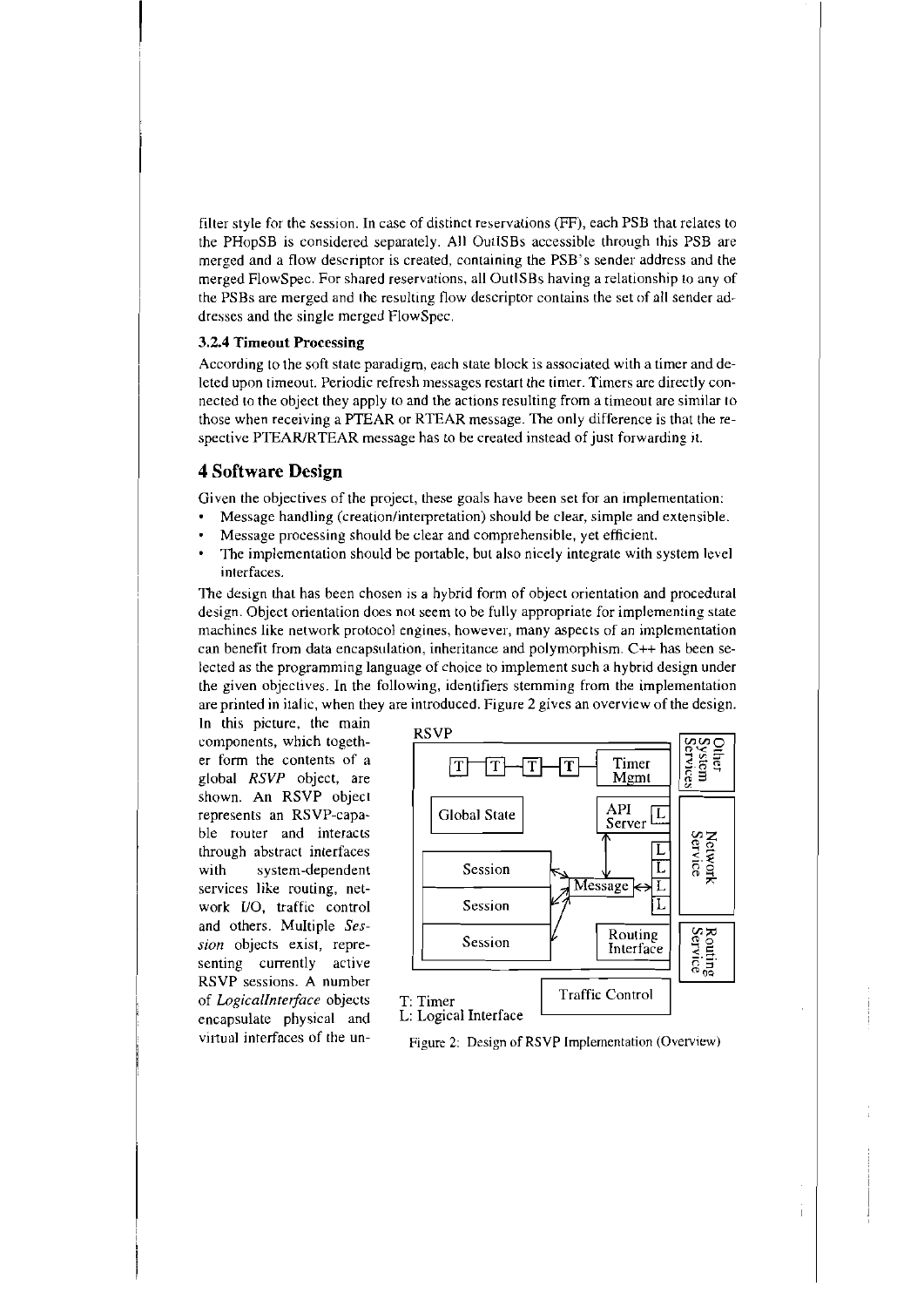derlying system. Logical interfaces are numbered and the number is used as LIH (Logical Interface Handle, see [2] for details). The API is modelled as a dedicated object, called API\_Server, containing a special instance of class LogicalInterface, and all information about currently active API clients. RSVP messages are encapsulated in a **Message** class and passed between LogicalInterface and Session objects. potentially involving APILServer. Global state is kept in the RSVP object. for example, the current message, a PHopSB refresh list. etc.

#### **4.1** Message Processing

Each incoming message arrives at the main RSVP object. After preprocessing and updating global state, the message is dispaiched to the appropriate Session object for further processing. Some of the message processing mles from Section 3.2.1 are carried out in the RSVP object (e.g. finding or creating a Session object), but the majority is implemented in class Session.

The sequence Outgoing Interface Merging is link-layer dependent and consequently, functionality is split up. Common merging logic is implemented in class OutISB. A base class *TrafficControl* provides basic services and a uniform calling interface for the link-layer specific part. This calling interface takes an instance of OutISB and potentially a list of newly arrived filters as input parameters. All state that is needed for admission control and updating of the underlying scheduling system is then accessible through OutISB. Both classes TrafficControl and OutISB are inherited by link-layer specific classes.

Incorning Interface Merging takes place when reservation state has changed, that is. if FlowSpec or FilterSpec of an OutlSB has been modified. It is implemented in class RSVP. so that it can directly access all relevant global state information.

#### 4.2 Implementation Details

Relationship Representation Relationships are implemented as dedicated classes, which are used as base classes for those classes they apply to. The relationship classes automatically maintain referential integrity. A single-object relationship is internally represented by a pointer or reference, whereas a multi-object relationship is internally represented by a sorted list of pointers to the respective objects. Relationship (5) is internally stored as an array of pointers, because at most one OutISB exists at each interface and can be accessed directly by using the interface's unique LIH as index.

Timers Timer management is logically separated from the rest of the implementation, such that it can be independently optimized without considering other parts of the code. A base class **BaseTimer** exists, from which refresh and timeout timers are derived. They are controlled by their owners, but handled commonIy through BaseTimer. Currently, all timers are kept in a container, ordered by their expiration time. This design completely hides implernentation details between timer management and timer clients.

Container Classes A simple container library for lists and sorted lists has been implemented, in a style similar to the  $C++$  STL (Standard Template Library). While it is conceptually very advantageous to use common container classes, it seems not necessary to provide the most efficient implementation for them. It is left to the user of this implernentation to decide whether outmost efficiency is required when accessing certain con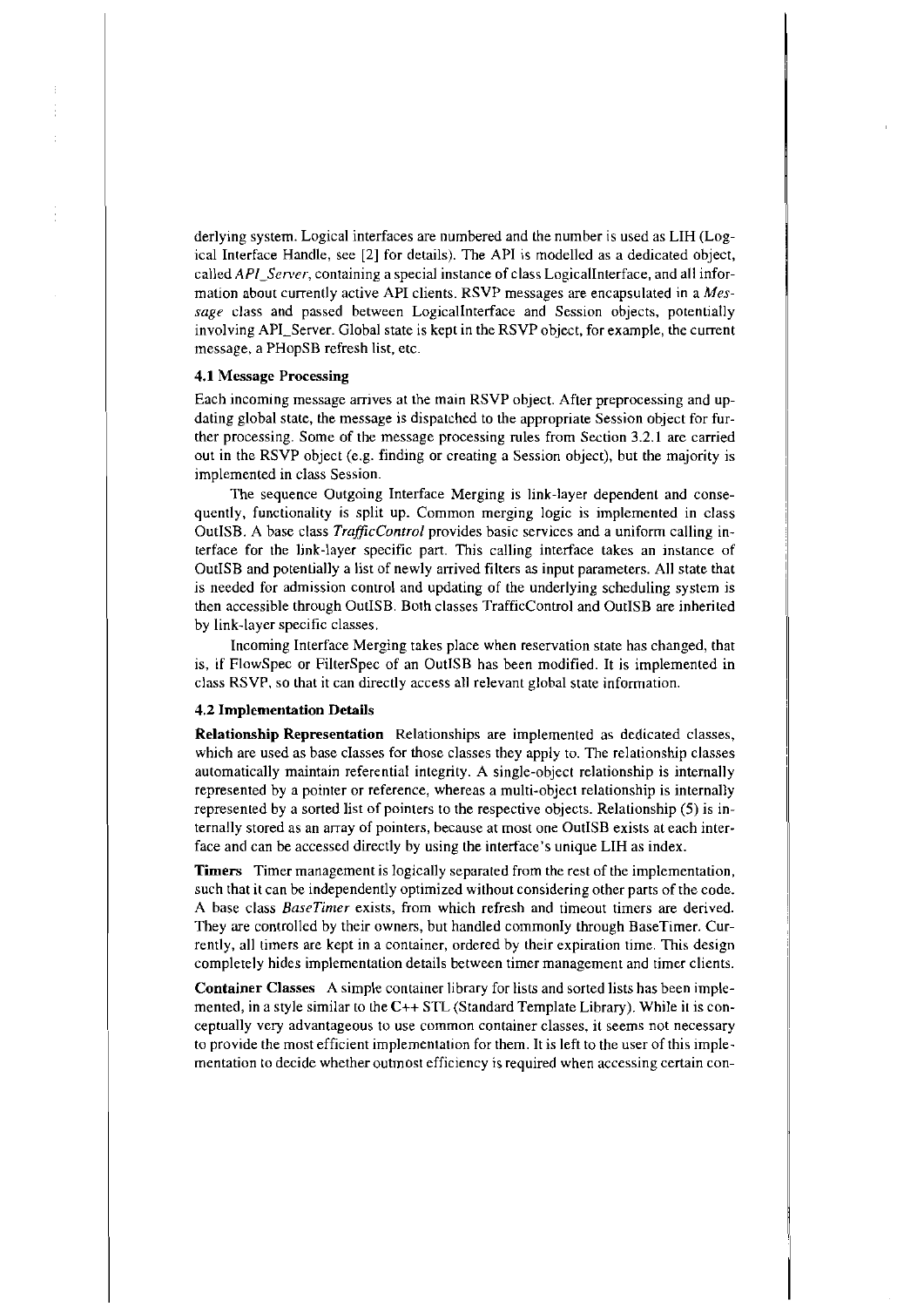tainers or not. Because of the encapsulated design, testing of different algorithms and data layouts for containers is possible with relatively low effort.

#### **4.3** Lessnns Learned

It seems clear that introducing PHopSB and OutlSB as importanl central state blocks representing merging state provides advantages due to rheir naturally given relations to RSBs and PSBs. The notion of recalculating relationships at every stage of message processing seems sub-optimal compared to maintaining and traversing these relationships. Some additional details arc listed in [3].

#### **5 Implementation Status**

In this section, the current implementation status is descrihed in comparison to the RSVP specification. This implementation is a full implementation of RSVP operations, except certain limitations given below. It is developed and tested to automatically compile on Solaris 2.6, FreeBSD 3.X 2nd Linux 2.X operating systems. using GNU *C++*  2.95 and higher. The complete source package consists of approximately 19,000 lines of code. System-dependent code is cleanly separated and consists of about 2.000 lines of code with at most 150 lines dedicared to each System. The software is publicly available from http://www.kom.e-technik.tu-darmstadt.de/rsvp/.

#### 5.1 Features

The implementation already provides some features that are new to an RSVP implementation and rather rare for experimental signalling protocols in general.

RSVP can be run in an emulation mode, in which multiple daemons execute on the same or differing machines and use a configurable virtual network between them, including shared link media and static multicast routing. Without such a feature, examinations of RSVP protocol behaviour in non-trivial network topologies are only possible by using a simulator or by using real systems. In the second case, it is necessary to start multiple processes on multiple machines needing super-user privileges and a suitable infrastructure. The emulation mode allows to experiment without the need for additional software nor hardware. A test-suite can be created hy writing high-level configuration files, from which detailed configuration files are built with a special tool. A preconfigured test-suite consisting of 16 virtual nodes and including test scenarios already exists. Furthermore, the emulation mode can be combined with real operation, for example, to test interoperability with other implementations.

Communication between RSVP daemon and API clients uses soft state. This is deemed useful in cases when RSVP operates on a router on behalf of an API client at a different host. There is no need for complicated connection management and tbe API can be treated similar to an ordinary RSVP hop. It is configurable at compile time to have asynchronous API upcalls realized by signals or by using threads. Many other options devised for resting purposes are configurable at compile time, as well.

#### 5.2 Limitations

Some of the properties of a full compliant RSVP implementation are currently missing. The main reason for them to be missing is their relative importance with respect to the project goals, compared to the effort necessary to develop and test these features.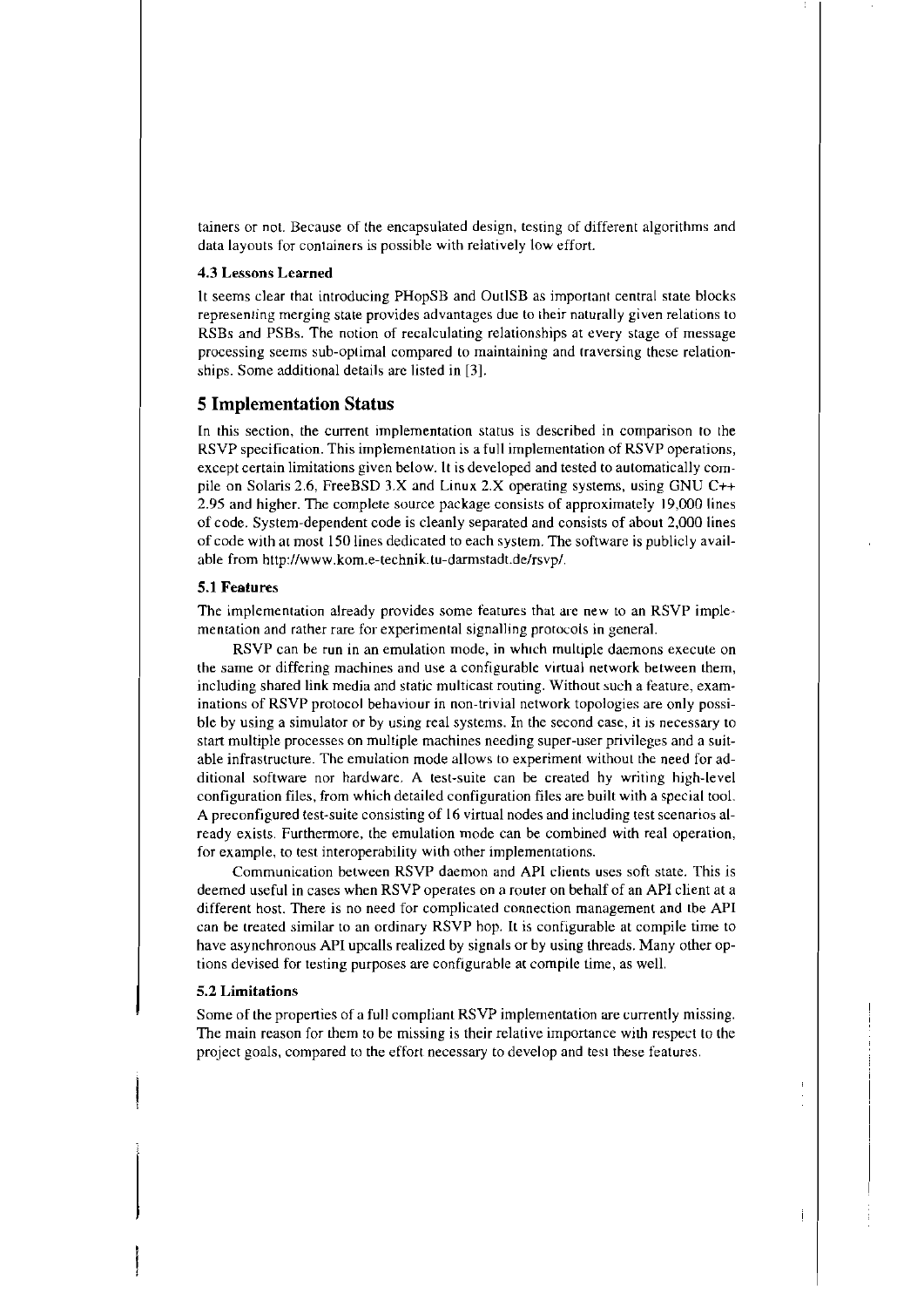- 1Pv6 is currently not supported. Due to the modular and portable design of the software, this should not create too much effort, yet it has to be tested then.
- UDP encapsulation as described in **[2]** is not supported. It is not planned to support this in the future, because it does not belong to the core of the specification and it is already discussed in the IETF to drop this requirement (141.

#### 5.3 Traffic Control Interiace

.An interface to real packet scheduling is provided for ihe CBQ package on Solaris and for HFSC and CBQ scheduling using the ALTQ package on FreeBSD (see **[3]** for appropriate references). In the absence of real scheduling packages, the total amount of available bandwidth can be configured per interface. For each reservation, the necessary resource requirements are calculated in terms of service rate and buffer. The results are checked against the available capacity and logged.

#### **6 Summary and Future Work**

In this paper I have presented an implementation of RSVP that is based on different design and implementation paradigms than existing work. The description of RSVP operations becomes more comprehensible when using object-relationships as principle method of descrihing state blocks and message processing. Furthermore, a high-level description of processing mles can be translated into implementation details and vice versa with less semantic deprivation. A brief specification of RSVP processing mles is presented to dernonstrate the capabilities of this approach. Certain optimizations have been carried out and additional tuning seerns possible, if an irnplementation is based on maintaining object-relationships inslead of recornputing them when needed. Design objeciives for an experimental RSVP platform have been formulated and a design for an RSVP implernentation is presented, following these objectives and being based on object-relationships. To a large extent, the design objectives have been met by the prototype. It is shown in this paper. how an experimenial research platform can benefit from the application of modern software principles. The implementation described in this paper will be publicly available to the research cornmunity.

There is still a lot of research work to be carried out in the area of signalling resource requirements. **A** formal specification of RSVP in terms of relational algebra could be derived frorn the results of this work. This in turn could be used for formal verification of protocol implernentations and modifications. Many potential protocol refinements remain Open for exarnination. For this projeci, it is planned to further extend and tune the implementation as well as completing to port it to a simulation environrnent, which is already under way. Additionally, the research issues and existing proposals that are rnentioned in Section 1 are going to be explored based on this implernentation. Finally, results from this project might be useful when new proposals for new signalling protocols are being discussed, implemented and tested.

#### **Acknowledgments**

Jens Schmitt implemented the initial integration of the CBQ and ALTQ packages. 1 also acknowledge the help of Jens Schmitt and especially Nicole Berier during preparation of this paper.